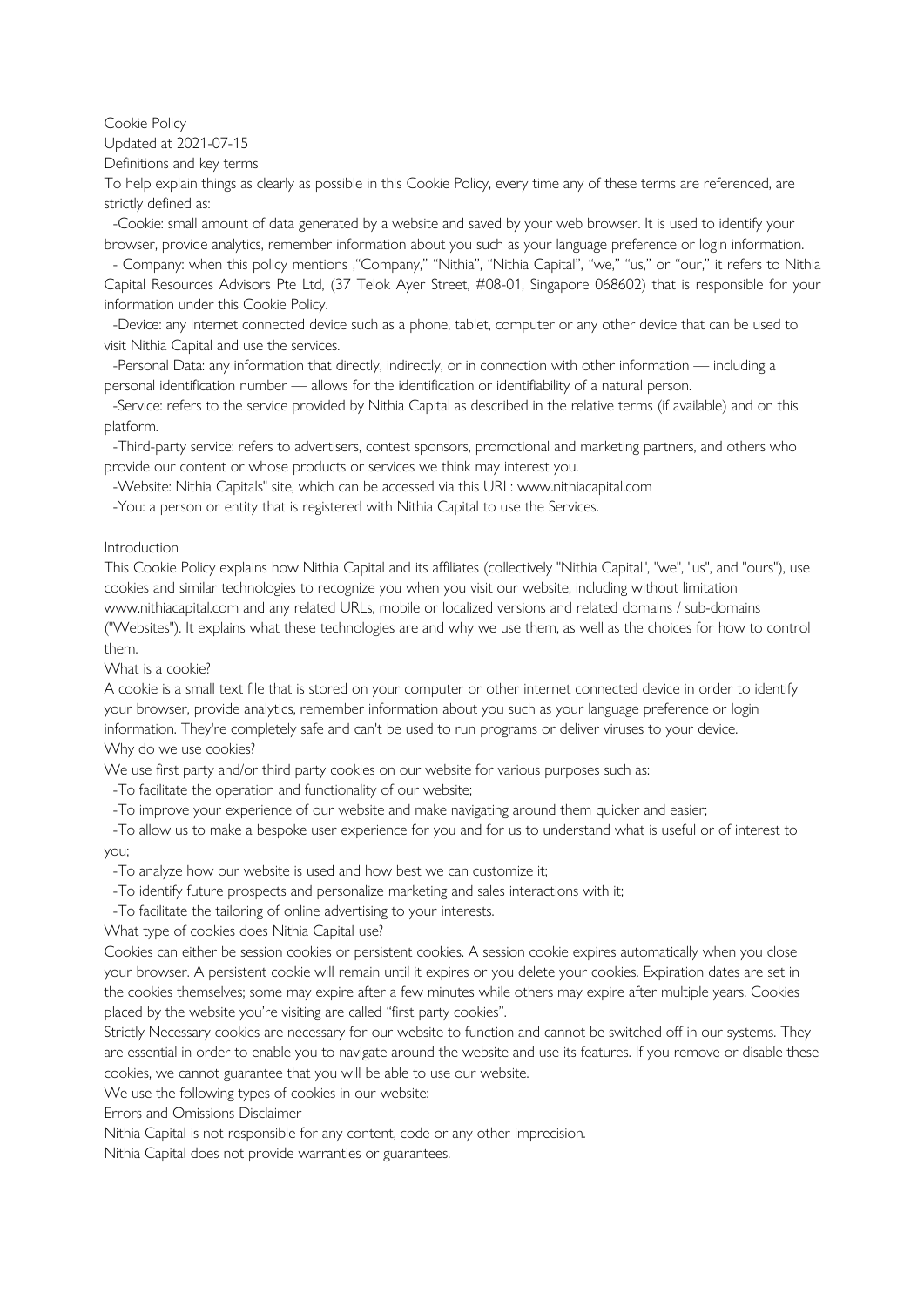In no event shall Nithia Capital be liable for any special, direct, indirect, consequential, or incidental damages or any damages whatsoever, whether in an action of contract, negligence or other tort, arising out of or in connection with the use of the Service or the contents of the Service. Nithia Capital reserves the right to make additions, deletions, or modifications to the contents on the Service at any time without prior notice. General Disclaimer

The Nithia Capital Service and its contents are provided "as is" and "as available" without any warranty or representations of any kind, whether express or implied. Nithia Capital is a distributor and not a publisher of the content supplied by third parties; as such, Nithia Capital exercises no editorial control over such content and makes no warranty or representation as to the accuracy, reliability or currency of any information, content, service or merchandise provided through or accessible via the Nithia Capital Service. Without limiting the foregoing, Nithia Capital specifically disclaims all warranties and representations in any content transmitted on or in connection with the Nithia Capital Service or on sites that may appear as links on the Nithia Capital Service, or in the products provided as a part of, or otherwise in connection with, the Nithia Capital Service, including without limitation any warranties of merchantability, fitness for a particular purpose or non-infringement of third party rights. No oral advice or written information given by Nithia Capital or any of its affiliates, employees, officers, directors, agents, or the like will create a warranty. Price and availability information is subject to change without notice. Without limiting the foregoing, Nithia Capital does not warrant that the Nithia Capital Service will be uninterrupted, uncorrupted, timely, or error-free. Essential Cookies

We use essential cookies to make our website work. These cookies are strictly necessary to enable core functionality such as security, network management, your cookie preferences and accessibility. Without them you wouldn't be able to use basic services. You may disable these by changing your browser settings, but this may affect how the Websites function.

## How you can manage cookies?

Most browsers allow you to control cookies through their 'settings' preferences. However, if you limit the ability of websites to set cookies, you may worsen your overall user experience, since it will no longer be personalized to you. It may also stop you from saving customized settings like login information. Browser manufacturers provide help pages relating to cookie management in their products.

Browser manufacturers provide help pages relating to cookie management in their products. Please see below for more information.

-Google Chrome

-Internet Explorer

-Mozilla Firefox

-Safari (Desktop)

-Safari (Mobile)

-Android Browser

-Opera

-Opera Mobile

Blocking and disabling cookies and similar technologies

Wherever you're located you may also set your browser to block cookies and similar technologies, but this action may block our essential cookies and prevent our website from functioning properly, and you may not be able to fully utilize all of its features and services. You should also be aware that you may also lose some saved information (e.g. saved login details, site preferences) if you block cookies on your browser. Different browsers make different controls available to you. Disabling a cookie or category of cookie does not delete the cookie from your browser, you will need to do this yourself from within your browser, you should visit your browser's help menu for more information. Changes To Our Cookie Policy

We may change our Service and policies, and we may need to make changes to this Cookie Policy so that they accurately reflect our Service and policies. Unless otherwise required by law, we will notify you (for example, through our Service) before we make changes to this Cookie Policy and give you an opportunity to review them before they go into effect. Then, if you continue to use the Service, you will be bound by the updated Cookie Policy. If you do not want to agree to this or any updated Cookie Policy, you can delete your account.

Your Consent

By using our website, registering an account, or making a purchase, you hereby consent to our Cookie Policy and agree to its terms.